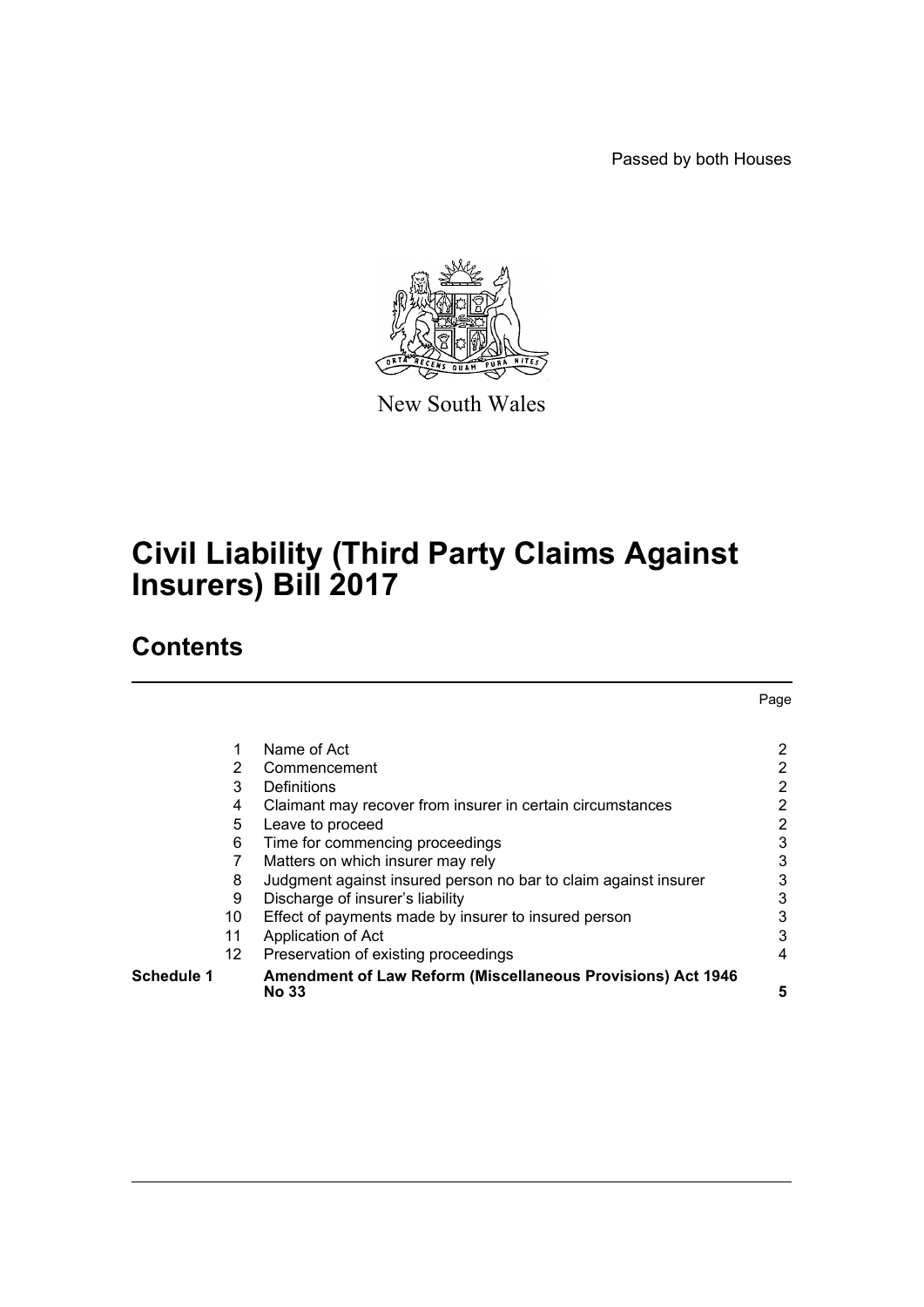*I certify that this PUBLIC BILL, which originated in the LEGISLATIVE COUNCIL, has finally passed the LEGISLATIVE COUNCIL and the LEGISLATIVE ASSEMBLY of NEW SOUTH WALES.*

*Legislative Council 2017* *Clerk of the Parliaments*



New South Wales

# **Civil Liability (Third Party Claims Against Insurers) Bill 2017**

Act No , 2017

An Act to make provision with respect to claims against insurers by third parties.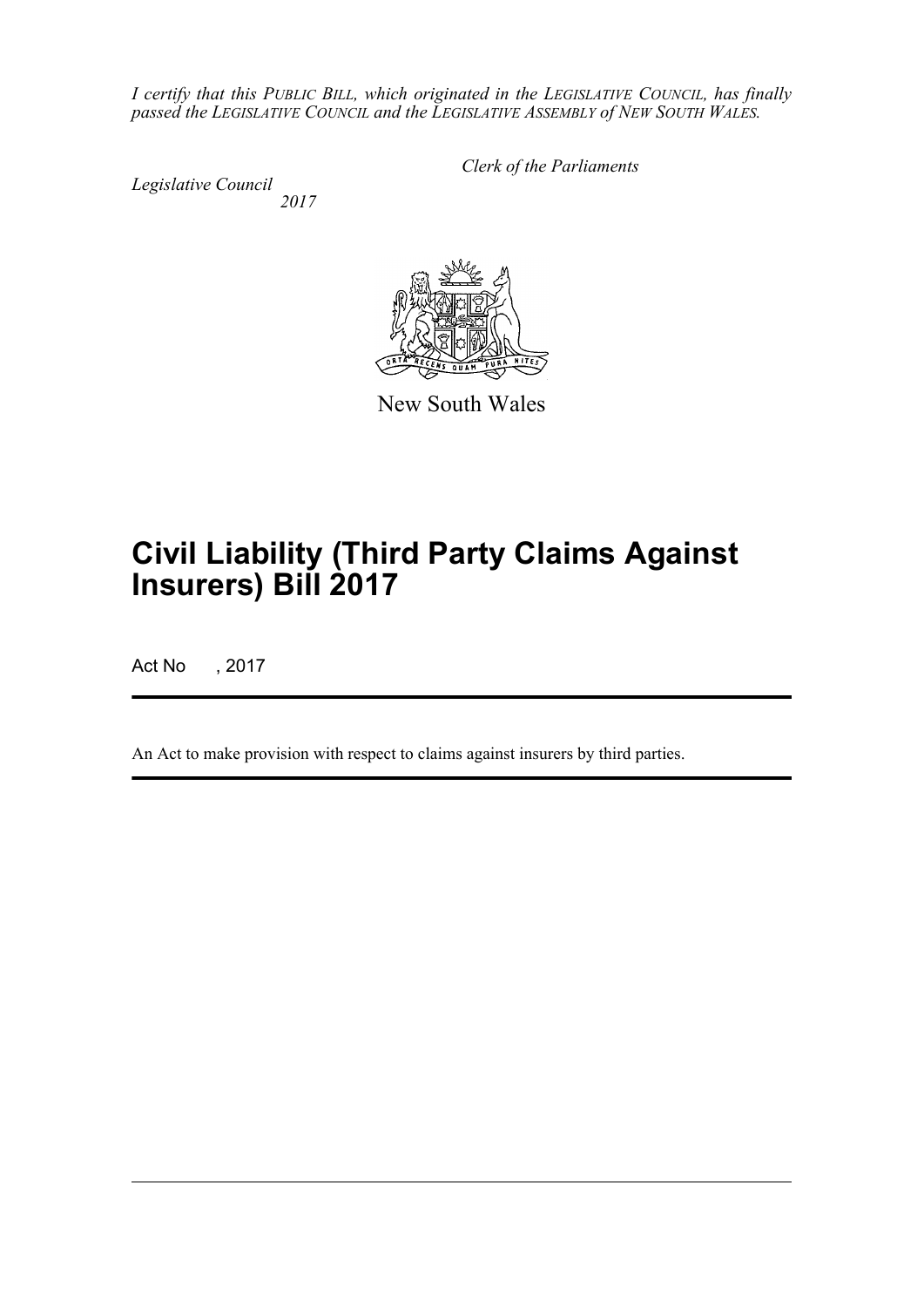Civil Liability (Third Party Claims Against Insurers) Bill 2017 [NSW]

## <span id="page-2-0"></span>**The Legislature of New South Wales enacts:**

# **1 Name of Act**

This Act is the *Civil Liability (Third Party Claims Against Insurers) Act 2017*.

# <span id="page-2-1"></span>**2 Commencement**

This Act commences on the date of assent to this Act.

# <span id="page-2-2"></span>**3 Definitions**

(1) In this Act:

*claimant*—see section 4.

*court* means a court or tribunal of New South Wales.

*insured liability* means a liability in respect of which an insured person is entitled to be indemnified by the insurer.

*insured person* means a person who is, in respect of a liability to a third party, entitled to indemnity pursuant to the terms of a contract of insurance, and includes a person who is not a party to the contract of insurance but is specified or referred to in the contract, whether by name or otherwise, as a person to whom the benefit of the insurance cover provided by the contract extends.

*liability* means a liability to pay damages, compensation or costs. **Note:** The *Interpretation Act 1987* contains definitions and other provisions that affect the interpretation and application of this Act.

(2) Notes included in this Act do not form part of this Act.

## <span id="page-2-3"></span>**4 Claimant may recover from insurer in certain circumstances**

- (1) If an insured person has an insured liability to a person (the *claimant*), the claimant may, subject to this Act, recover the amount of the insured liability from the insurer in proceedings before a court.
- (2) The amount of the insured liability is the amount of indemnity (if any) payable pursuant to the terms of the contract of insurance in respect of the insured person's liability to the claimant.
- (3) In proceedings brought by a claimant against an insurer under this section, the insurer stands in the place of the insured person as if the proceedings were proceedings to recover damages, compensation or costs from the insured person. Accordingly (but subject to this Act), the parties have the same rights and liabilities, and the court has the same powers, as if the proceedings were proceedings brought against the insured person.
- (4) This section does not entitle a claimant to recover any amount from a re-insurer under a contract or arrangement for re-insurance.

## <span id="page-2-4"></span>**5 Leave to proceed**

- (1) Proceedings may not be brought, or continued, against an insurer under section 4 except by leave of the court in which the proceedings are to be, or have been, commenced.
- (2) An application for leave may be made before or after proceedings under section 4 have been commenced.
- (3) Subject to subsection (4), the court may grant or refuse the claimant's application for leave.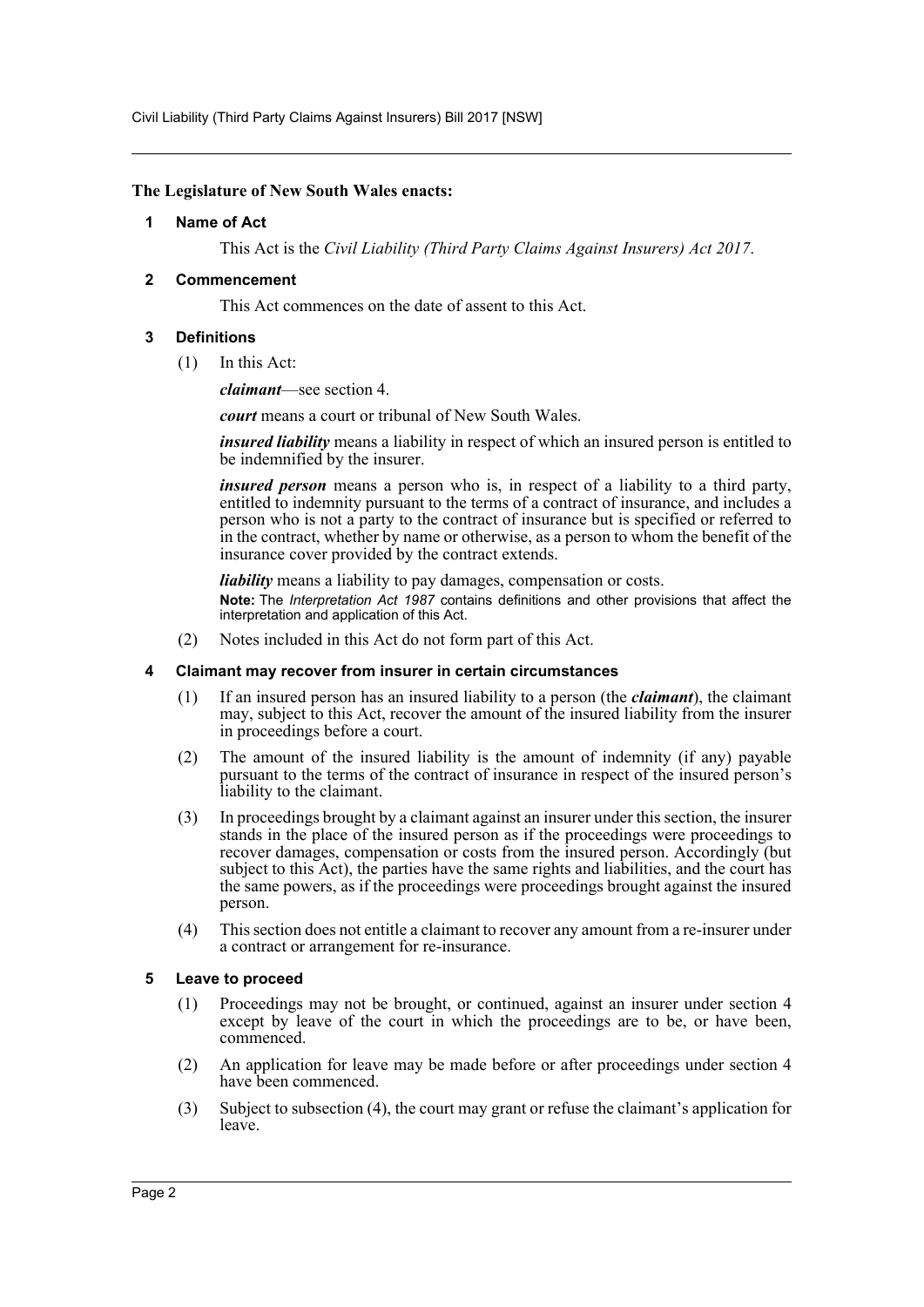(4) Leave must be refused if the insurer can establish that it is entitled to disclaim liability under the contract of insurance or under any Act or law.

#### <span id="page-3-0"></span>**6 Time for commencing proceedings**

- (1) Proceedings to recover an amount from the insurer under section 4 must be commenced within the same limitation period that applies under the *Limitation Act 1969* or other Act to the claimant's cause of action against the insured person in respect of the insured liability.
- (2) Subsection (1) does not apply if the claimant has brought proceedings against the insured person in respect of the insured liability before the expiry of the limitation period applying to those proceedings, including any extension of the limitation period granted under the *Limitation Act 1969* or other Act by a court.

#### <span id="page-3-1"></span>**7 Matters on which insurer may rely**

In proceedings brought under section 4, the insurer is entitled to rely on any defence or any other matter in answer to the claim or in reduction of its liability to the claimant:

- (a) that the insurer would have been entitled to rely on in a claim made by the insured person under the contract of insurance, or
- (b) that the insured person would have been entitled to rely on in proceedings brought by the claimant against the insured person in respect of the insured liability.

#### <span id="page-3-2"></span>**8 Judgment against insured person no bar to claim against insurer**

A judgment or order for damages, compensation or costs in favour of the claimant against the insured person in respect of an insured liability does not prevent the claimant from recovering an amount for the damages, compensation or costs under section 4, except to the extent that the judgment or order has been satisfied.

#### <span id="page-3-3"></span>**9 Discharge of insurer's liability**

Any payment made by the insurer to the claimant under this Act in respect of an insured liability discharges, to the extent of the payment, the liability of the insurer to make a payment to the insured person under the contract of insurance in respect of the insured liability.

#### <span id="page-3-4"></span>**10 Effect of payments made by insurer to insured person**

An insurer's liability to a claimant under this Act is not reduced, discharged or otherwise affected by:

- (a) any compromise or settlement between the insurer and the insured person in respect of the insured liability, or
- (b) any payment by the insurer to the insured person in respect of the insured liability unless and to the extent that the amount of the payment is or has been paid by the insured person to the claimant in respect of the insured liability.

## <span id="page-3-5"></span>**11 Application of Act**

The rights conferred on claimants under this Act do not affect, and are in addition to, the rights conferred under the *Workers Compensation Act 1987* or any other law on a person who is not a party to a contract of insurance to make a claim against an insurer in respect of an insured liability.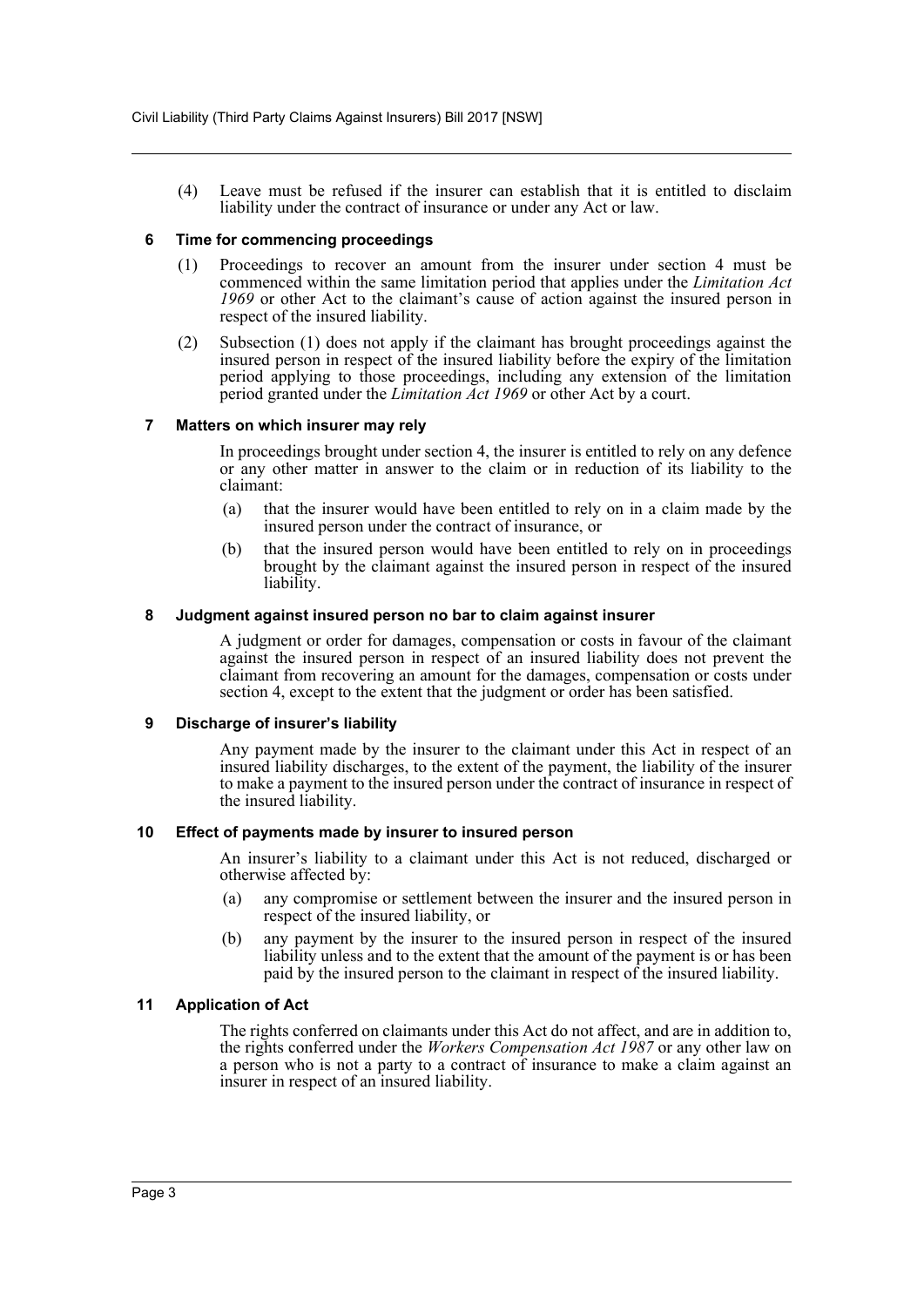# <span id="page-4-0"></span>**12 Preservation of existing proceedings**

Section 6 of the *Law Reform (Miscellaneous Provisions) Act 1946* (as in force immediately before its repeal by this Act) continues to apply to actions brought against insurers under that section before the commencement of this Act as if that section had not been repealed.